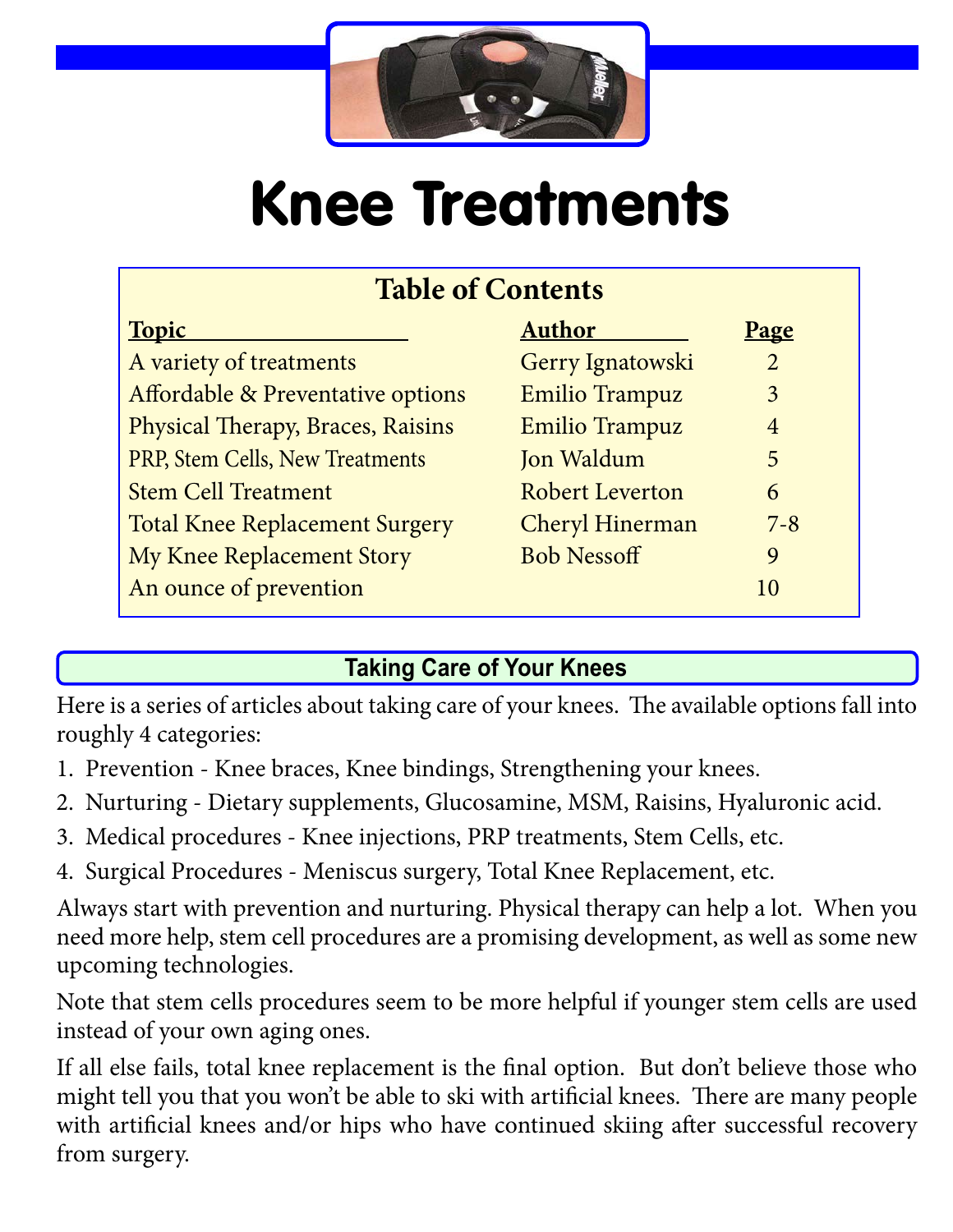# **A Variety of Knee Treatments**

#### by Gerry Ignatowski

About 10 years ago I broke my leg and didn't realize it and continued to run on it daily…about 3 miles per day. Then, six months of pain lead me to see a doctor and after an x-ray it was determined I broke the crown of my **tibia** (larger of the two lower leg bones). The fracture was healing, but in the process of continued running I damaged my **meniscus**.

About a year later I had knee surgery, then another year later another surgery on the same knee to clean up the torn meniscus. The result of the surgeries and many decades of running left me with **osteoarthritis**, mostly in my right knee; however my left knee was painful too.

I was considering **knee replacement**, but was hesitant because I didn't consider myself to be 'old' only being in my mid 50's. So, I sought other options.

I can't recall how I ended up visiting the **Reflex Clinic** in Portland (near Washington Square) but I made a visit to the clinic. They are proponents of treatments other than surgical. The first treatment was to wear a **knee brace** on the right knee (the most damaged and most painful) for about four months. It worked great and the majority of the pain dissipated.

The next step in the clinic's treatment was **hyaluronic injections**. These are injections derived from the comb of a rooster and injected directly into the knee joint. The injection is a lubricant for the joint. This process worked great also, but lasted only about six months. Then another set of injections was needed.

> A few years ago the clinic started doing **PRP (Platelet Rich Plasma) injections**. I started this treatment and have been very pleased with it. PRP is the process of extracting some blood and having it spun down to a plasma which is then injected into the knee. This is a form of stem cell replacement and works to repair the knee joint tissue. I've had this type of injection twice. The treatment lasts about a year however my last PRP injections were about 18 months ago and my knees feel fine. I'm sure I will need further injections but that will likely be after the upcoming ski season.

The injection treatment is not inexpensive.

The hyaluronic injections were about \$700 total for both knees

and were covered by my insurance. The PRP injections are not covered by my insurance and they are \$1800 for both knees.

The newest treatment is **SCT (Stem Cell Transplant)** is derived from taking stem cells from fatty tissue and injecting them in the knee. This the actual stem cell replacement to generate new tissue growth, from what I'm told. I think the treatment cost is about \$9000 and is not covered by insurance.

**Linda McGavin** is getting the SCT treatment, so I'm interested to get her appraisal of the results.

[Editor's note: We will publish Linda's account in a future issue of *Lift Lines*.]



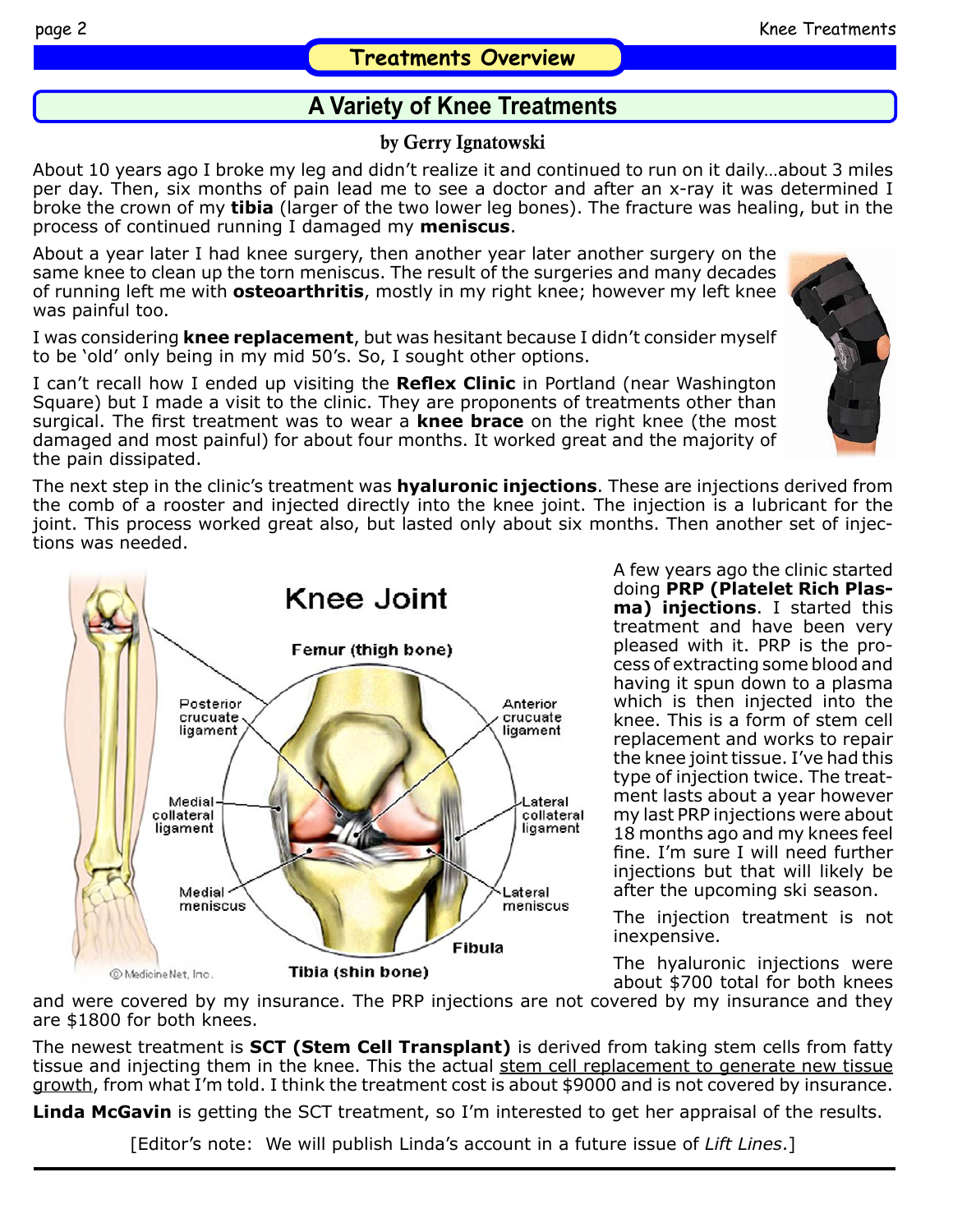## **Treat Achy Joints**

# **Affordable and Preventative Treatments**

by Emilio Trampuz

The most vulnerable part of a skier's body is the knee. We've all heard of ACL ligament tears. But a much more frequent injury is a tear in the **meniscus**. In the December issue of "Lift Lines" (#204), we published an article by **Gerry Ignatowski**. He listed several ever more expensive treatments that he has tried. In a future issue, we will also cover the most expensive of them all, the one based on Stem Cell transplants. But, in the meantime, let's explore what you can do yourself with simple over-the counter supplements and knee strengthening exercises.



**Physical therapy.** For minor meniscus problems, don't rush to surgery. It is amazing how much knee strengthening exercises can help.

Stretch your legs and knees. Move your knees in a fluid motion, like riding a bicycle. It's not good for an injured knee to be still for a long time; it tends to stiffen. So, move it gently. Also, strengthen the muscles around your knee. Use a rubber band around your knees or ankles and step sideways. This helps to stabilize your knee.

I injured my knee by accidentally twisting it too much during the summer. With about a month of physical therapy, doing exercises just like the ones depicted in these images, I got to a point where there was no discomfort in my knee any more.

Unfortunately, I then injured my other knee when I fell on some icy moguls at Snoqualmie Central in January. After that, for a while, I felt too weak to exercise some more, especially as I also caught the flu.

Instead, I treated the knee with some inexpensive over-the counter supplements, which helped enough to carry me through the whole winter and lots of ski trips that I had already signed up for.

**Glucosamine & Chondroitin.** Glucosamine helps to rebuild cartilage and alleviate arthritis. It also has anti-inflammatory properties. Glucosamine occurs naturally in cartilage. The powdered glucosamine in pills is produced from the shells of shellfish. Of the several varieties, Glucosamine Sulfate is the one most promising. Chondroitin is a protein that comes from shark or cow cartilage. Note that Glucosamine can have side effects. It can thin your blood and it can raise you blood sugar level since glucose is part of glucosamine. Discontinue using it if you notice any side-effects.





Hyaluronic acid naturally exists in fluids in the eyes, skin and joints. It acts as a lubricant.

Gerry had this acid injected directly into his knees. But you can also buy it in the form of capsules that you can take orally. It is a supplement. No prescription is needed.



Extra Virgin Olive Oil has antiinflammatory properties, and this is good if your joints feel inflamed. It has been shown that 3½ tablespoons of olive oil packs the same anti-inflammatory power as a 200 mg dose of ibuprofen.

You don't have to swallow pure oil. Add it to your salads and soups.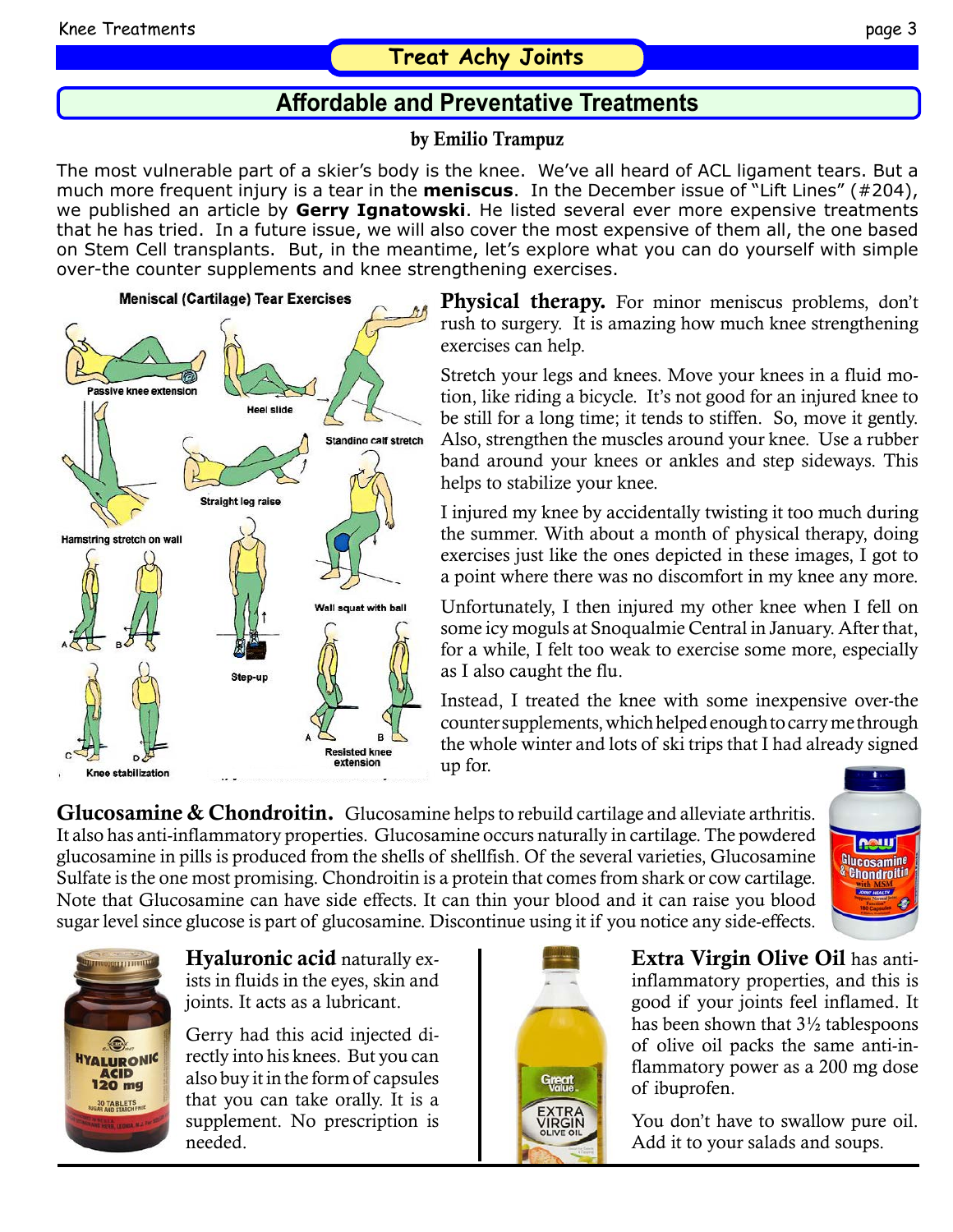## **Treat Achy Joints**

# **Knee Treatments - additional options**



**Physical therapy.** Strengthen the muscles around your knees. It will help to stabilize your knee. Raise your buttocks off the ground as in the picture. First with both legs, and then one leg at a time.

Some pain occurs when some muscles are stronger than others, therefore pulling in one direction. So, developing all your muscles equally can help alleviate the pain all by itself.

It is also important to move your legs to avoid stiffness. Walk, squat, ride a bike, dangle your lower leg, pivoting at the knee.

**DRY GIN** 

#### Raisins soaked in Gin (Drunken Raisins).

Eat a teaspoonful of raisins soaked in gin once a day. Some say to eat exactly 9 raisins. Many people swear by this home remedy. It helps with any painful, arthritic joints, including your hands and fingers. Not a cure, but offers a relief.

Prepare a batch of golden (yellow) raisins by placing them into a large cup or jar and then pouring gin all over them. Drown them in gin

and let them sit for 2 or 3 weeks. The raisins will absorb the gin and some of the alcohol will evaporate. Some claim that this works only with golden raisins, not the brown ones.

Nobody knows exactly why this seems to work. Some think it might be the sulphur used in drying the raisins. Others think it might be that the juniper berries used in flavoring gin might have anti-inflammatory properties.



Knee Braces. Don't wait until you get injured to start wearing knee braces. Think of them as a "helmet" for your knees. Use the braces for prevention rather than a cure.

Some braces are simply made of stretchable material that wraps around your knee. But a more sturdy brace also includes metal plates joined by hinges that allow your knee to move forward and back but help stabilize any sideway or twisting movement.

A knee brace can take pressure off the part of your joint most affected by osteoarthritis and help relieve pain. If your knee feels like it might buckle when you put weight on it, a knee brace

can also help you stand and move around with more confidence.

Custom-made knee braces can cost more than \$1,500, but you can buy a brace like the one in the picture at a pharmacy for around \$30 - \$60.

#### **Summary**

We have many options in treating and dealing with knee pain.

Surgery is one option, where your knee is scraped clean of obstacles, and some parts of your meniscus may be cut off. But this is invasive and should be considered only as a last option,

In Part 1 of this series of articles, first published in December 2017, Gerry Ignatowski described several treatments he has tried himself, including:

- 1. Wearing a knee brace
- 2. Hyaluronic acid injections
- 3. Platelet Rich Plasma injections

In other articles, we discussed some less expensive treatments and supplements, such as:

- 1. Physical therapy
- 2. Glucosamine & Chondroitin
- 3. Hyaluronic acid pills
- 4. Olive oil (anti-inflammatory)
- 5. Raisins soaked in gin

In upcoming articles, we will also publish people's experiences with the latest treatment involving Stem Cell and PRP injections, as well as Total Knee Replacement.



You feel good. You ski like a pro. You are on top of the world. Then suddenly: Pain in the knees!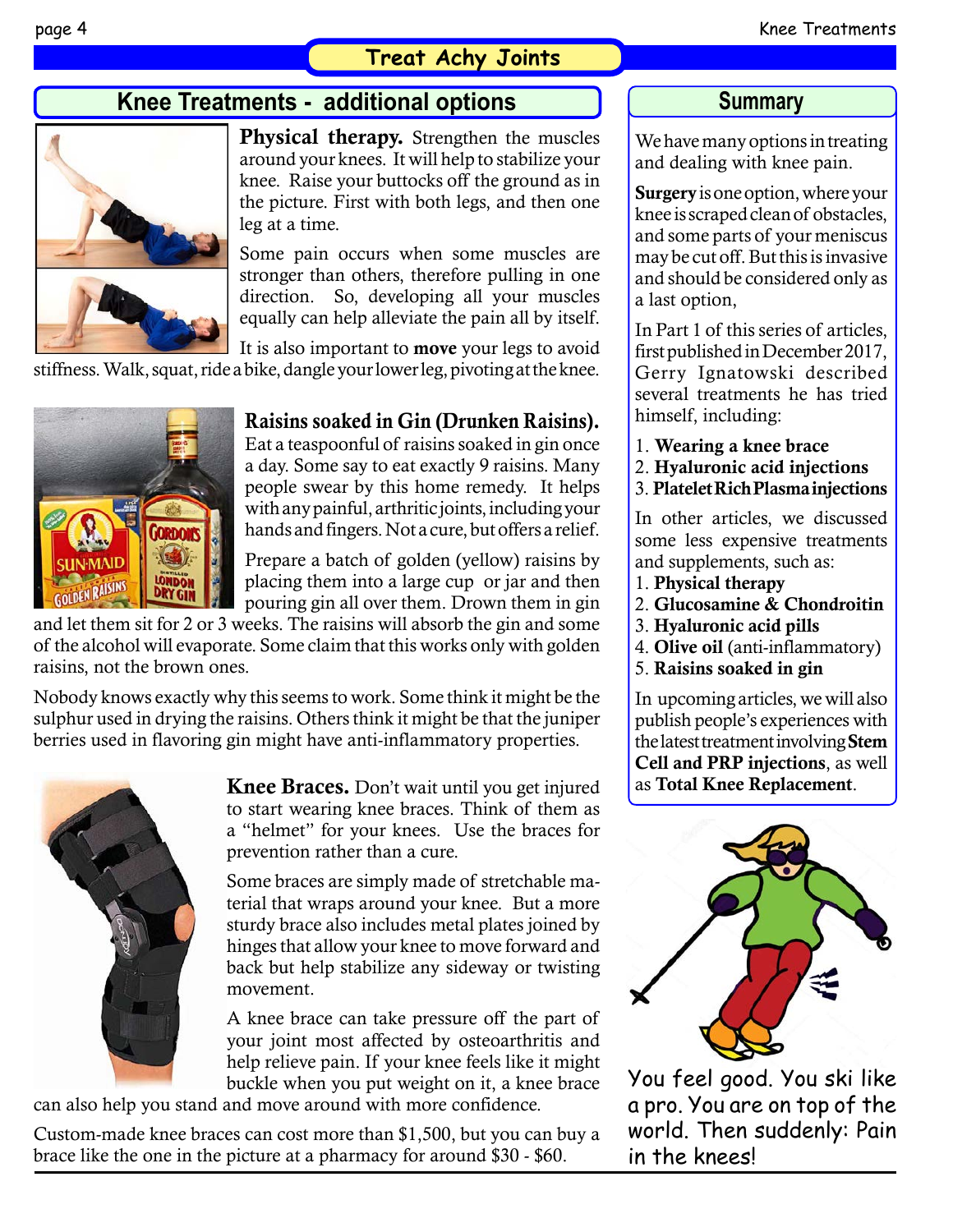# **PRP, Stem Cells, Osteoarthritis, and New Upcoming Treatments**

#### by Jon Waldum President, Cascade Ski Club

I have followed the Knee Treatment articles with interest, as I too have knee pain. Mine started in May 2016. I can remember working out in the morning and later that day feeling not so well. Couple of days later, I was limping after spin class having a swollen knee.

Went back to a knee doctor who trimmed the knee's meniscus three years earlier. He drained the knee told me I didn't have gout, basis clear synovial fluid, and gave me a cortisone shot. Advice was it will get well and if not, come back in a week. It didn't, cortisone didn't do anything.



Fast forward to September, I elected to try PRP (Platelet Rich Plasma) and stem cell transplant. For months thereafter, I continued to limp while trying other treatments like orthotics and braces. Things seems to be getting worse with hip pain developing and all the while suffering stiff muscles, cramping, & rigidity. During this time I saw specialist in Orthopedics, Rheumatology, and Orthotics to no avail.

My diagnosis is **Osteoarthritis** which is caused by inflammation. One surgeon told me that this is problem of chemical imbalance and change in the biomechanics of the joint. It was becoming clear that these specialists had no clear fix. There came a point when I got accepted into a clinic trial for a medical device that I had decided to take. My reasoning was that Total joint replacement (TJR) is a major surgery

and the best practice from an orthopedic perspective. However, it or medical device implant are both invasive and while they may address the biomechanical issue, there is still the issue of chemical imbalance. While I may someday consider TJR, my decision was to avoid this. My objection to TJR is that there's no going back. You still need exercise to strengthen and provide joint flexibility. Somewhere I read that the rate of success is less than perfect. Check with your doctor for their success rate and what can be expected for your individual case.

The best thing you can do for a joint is exercise it. Exercise alleviates rigidity. Learning to rest a joint is also important, but over time, regular exercise leads to improved function. Natural diet and hydration are important. A huge find, for me, was a foam roller; which stretches muscles, breaks up fibrous tissue aiding circulation. Together this eases pain, again, over time muscles strengthen but also immediately my limp and gait improved. Static weight training helps to strengthen the knee muscle group without putting repetitive stress on the joint.

So did stem cell treatment help? Now 20 months later I can say yes. PRP definitely helped heal soft tissues, in fact I'd say that it had a definite impact on my meniscus. Stem cells may be filling in areas of cartilage damage as I no longer feel the individual site pains that previously existed. While my knee is not perfect, skiing and, once again, snowboarding continue to be enjoyable.

#### On the horizon:

The NY Times is an excellent reference point for learning about osteoarthritis, what it's about, personal experiences, and proven and new treatments. For instance, this is where I became aware of Calibr (California Institute for Biomedical Research) which studies degenerative disease and regenerative medicine. Web sites like these talk about developments in DMOAD (Disease Modifying Osteoarthritis Drugs). The drug Invossa turned out to have some regulatory difficulties, the company under investigation. New drugs KA34 and SMO4690 seem promising. SMO4690, also known as Lorecivint, is in phase 3 clinical trial stage and is reported to improve joint space narrowing.

There are many other developments like "BioPen" which is a 3-D printer designed to allow surgeons to draw new cells onto injuries with stem cell ink. While best practice medicine promotes TJR for bone on bone osteoarthritis, perhaps in the not too distance future re-growing cartilage and solving the biochemical imbalance will be here.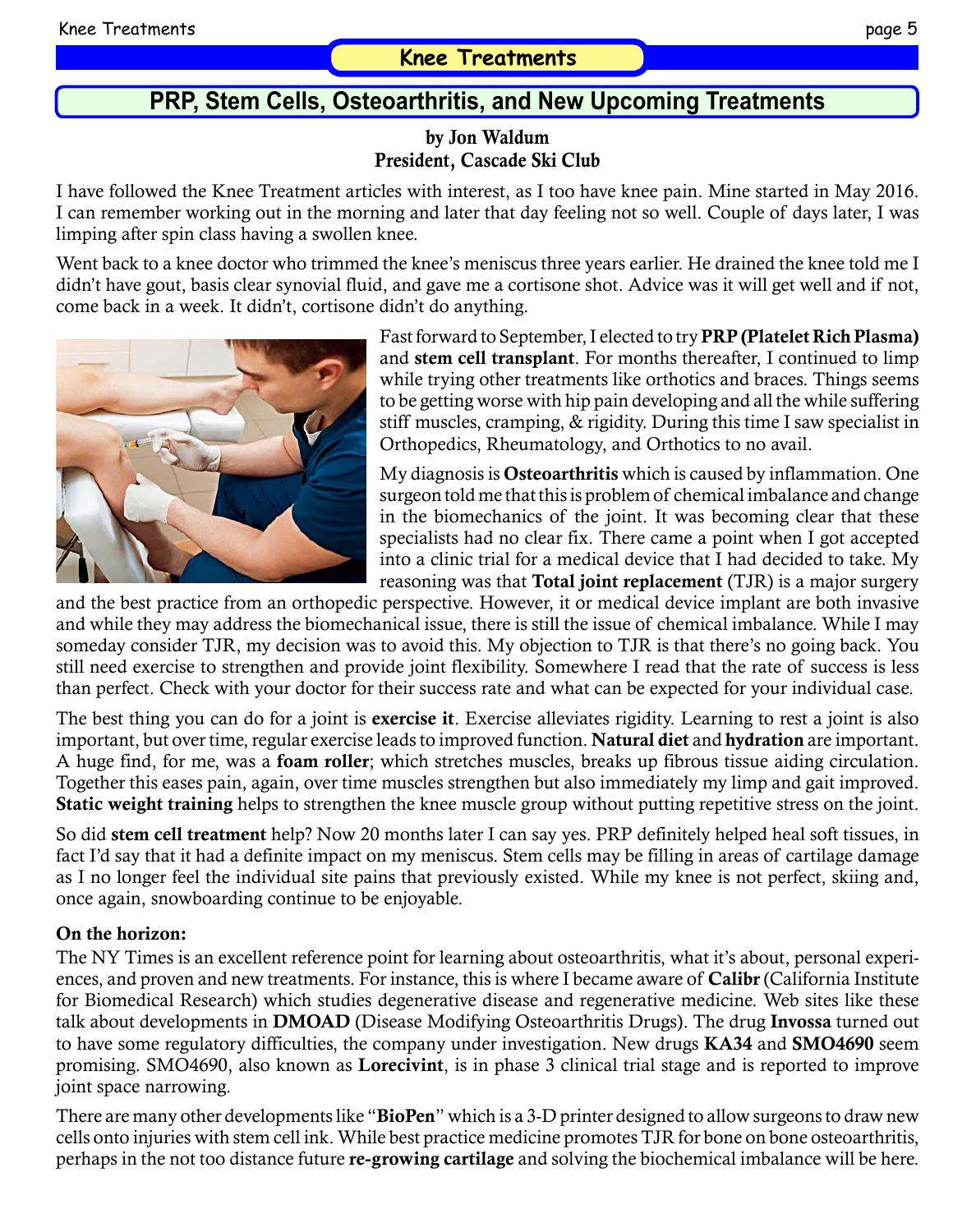# **Stem Cell Injections Alternative to Knee Replacement**

**by Robert Leaverton**

#### **Reprinted with permission from SeniorsSkiing. com**

I am a very active 82 year old skier, former runner. My knees were in pain to the point that I had to consider replacement if I wanted to continue skiing. I live and ski in Utah during the ski season. I ski at least six days a week, seven if the POW is good.

I went to a stem cell seminar in Spring 2018. I listened to the information and decided I should investigate further. I had the exam, some X-rays, and it was determined I

was a good candidate for stem cell therapy.

The previous ski season was a painful time. I was taking over-the-counter pain meds to be able to ski all day. If my knees touched while I was sleeping, I would wake up. I knew that if I wanted to continue skiing, I would have to do something. I also knew that there was no guarantee stem cell treatment would work, and I would pay

\$4,000 for each knee. I did not want to endure general anesthetic, pain, and rehab. There is a high success for total knee replacements, but no absolute guarantee.

I went to **[Wisconsin Stem Cell Therapy](https://www.wistemcell.com/)** for injections in May 2018. The stem cell injections in each knee were painless.

[*Editor's Note: Stem cells are usually extracted from a patient's own bone marrow and injected into worn or injured joints to promote healing. But Robert Leaverton received stem cells extracted from an umbilical cord.* ]

I did therapy as suggested, and the results have been way more than I expected. I was being practical, and I would have been happy with 60 or 70 percent improvement. I rate my stem cell therapy as 100 percent success. I waited until I was done skiing for the season to make a final judgement of the SC therapy. After many years of painful skiing, I had a season with NO knee pain.

I have returned from more than two months in Utah. Had great snow and a lot of powder. Wind and visibility made for some difficult conditions (bumps & drifts) that were a real test for the SC therapy. SC therapy has been a huge success for me and will allow me to enjoy skiing for many more years.

Without any hesitation I would recommend stem cell therapy for anyone who suffers from joint pain and wants to continue to be active and enjoy life to the fullest.

Caution: When considering a clinic for stem cell therapy, be sure you investigate the clinic thoroughly. There are some "snake oil salesmen" out there.

I have no idea why this worked for me. I know some people who have had good results, others not so good.

> I did not want a total knee replacement (TKR) because there is no guarantee and a lot of pain and rehab.

> Some clinics use stem cells harvested from your body. But 80 year old stem cells are not going to do much good, whereas umbilical cord stem cells are brand new. My clinic would not use stem cells harvested from my own body for me.

Most important is to do a thorough investigation of the clinic and be sure you are getting umbilical cord stem cells and you can verify the source.

Stem cell therapy can be a permanent solution to knee and joint pain as well as other problems. Stem cells regenerate. And for seniors, using umbilical stem cells is the only way to go.

I would do this again in a heartbeat.

If it does not work, you can always go for the Total Knee Replacement. Just be aware that TKR usually involves detaching the quadriceps, which causes some of the pain and the need for physical therapy after the surgery.

NOTE: Stem cells are undifferentiated cells, found throughout the body after development, that multiply by cell division to replenish dying cells and regenerate damaged tissues. They have the ability to divide or self-renew indefinitely, and generate all the cell types of the organ from which they originate, potentially regenerating the entire organ from a few cells. Stem cells are usually extracted from bone marrow or from umbilical cords.

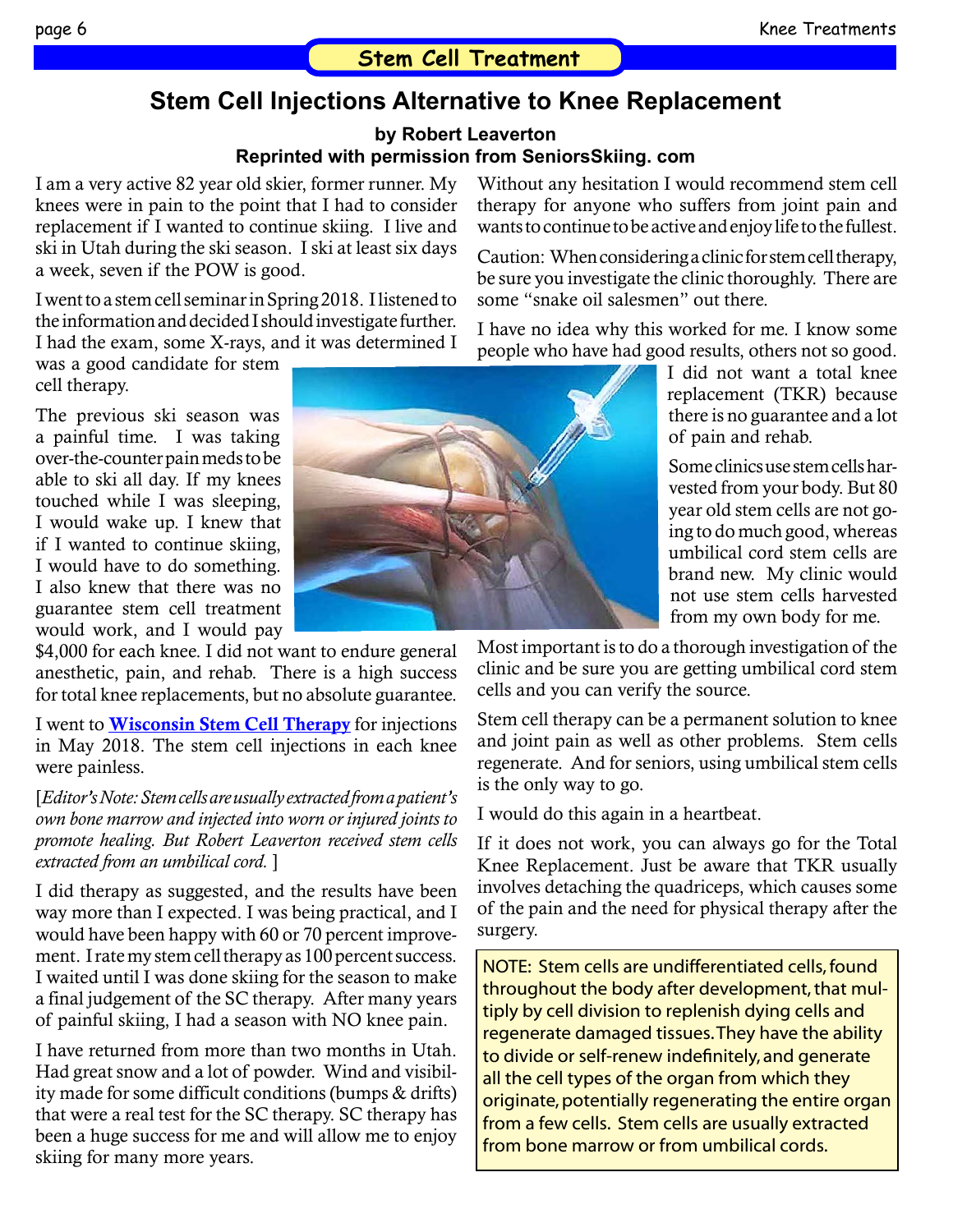#### **Surgery**

#### by Cheryl Hinerman President, Bergfreunde (Mountain Friends) Club

#### How do you know when you need knee surgery?

For me, it was after I spent years using NSAIDs (non steroid anti-inflammatory drugs- like Ibuprophen and Aleve) both before and after recreational sports, wore knee braces to hike and ski, and even got cortisone shots from the orthopedic doctors to ease pain and swelling. As the arthritis advanced and the bone on bone contact got closer, it hurt all the time. My legs were nearly always swollen.

The final decision is between you and your surgeon, of course. I can tell you I was highly motivated after my last three years of skiing involved an increasing pain to fun ratio that was way out of whack. Who wants to drive all the way to Sun Valley from Portland, pay for a pricey lift ticket, and come down the mountain in pain and tears after 90 minutes? Not me. I wanted to SKI!

#### What's it like to get a TKR?

SEE WHAT WILL HAPPEN: You can find lots of videos on You Tube and the web sites for large surgical practices. CAUTION: Don't look if you are faint hearted.

GETTING READY- MENTALLY AND PHYSICALLY: Before surgery, it helps tremendously to do pre-physical therapy or work out with a certified trainer at a gym. Good quad strength before surgery makes a huge difference in the healing and recovery after. Trainers can help you build strength with exercises that help without caus-



ing more problems. Staying active helps your outlook too. Remember you are getting ready for a healing process. It is a positive step.

THE PARTS: About two weeks before surgery, I was given a CT Scan so the replacement parts would be custom built to fit my bones. It is fascinating to see the models. The part that fits the end of the femur is shiny chrome! The piece that fits over the top of the fibula and tibia is a strong magnesium alloy. The replacement cartilage is plastic, even the new piece behind the patella! There are lots of us bionic humans

out there with new knees and hips that work great! You will even get an ID card that alerts airport security you have metal parts.

SURGERY: The surgeons make a vertical incision about 6-8" long down the front center of your knee. They move aside the muscles and tendons to expose the joint. The most modern techniques involve a resurfacing of your knee joint bones. Surgical tools, including a new robot assisted saw, allow the surgeons to be very precise and remove only the damaged areas preserving the underlying good bone. They glue and hammer the new parts in place. You will be in the hospital one or two nights depending on how you do with anesthetic. The staff will be sure you can manage everyday self-care at home before they release you. You will need someone at home to help for at least a week. Rent or borrow this post op equipment: walker, cane, toilet riser, blue ice packs and/ or an ice water circulating machine that connects to packs that wrap around your legs.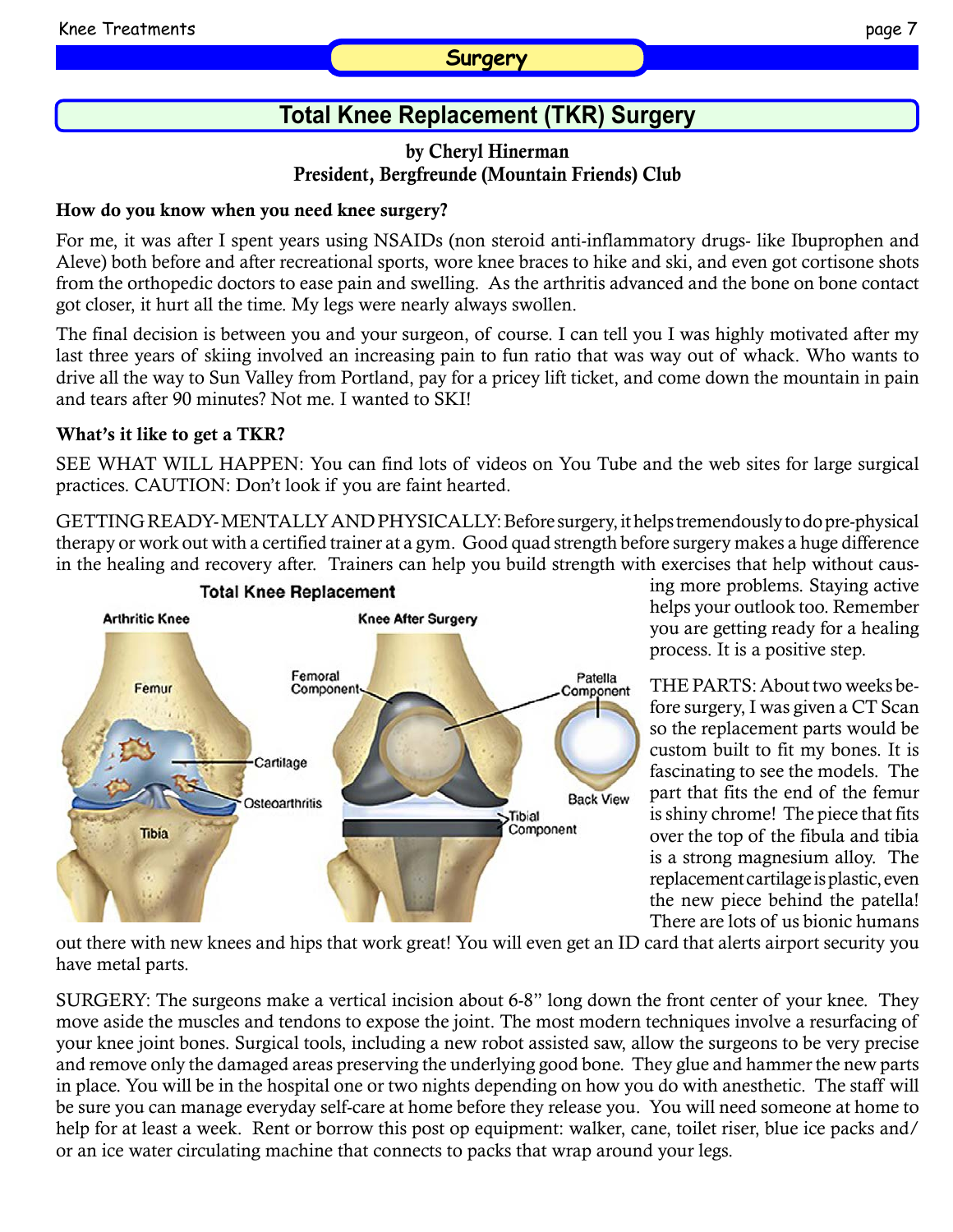#### **Surgery**

POST OP PHYSICAL THERAPY: PT is critical for healing; regaining strength, range of motion, and balance. The therapist will prescribe and teach you the proper exercises. To get the full benefit, you must also do them at home with the reps, weights, and frequency they tell you to. No cheating. Exercises progress and get tougher as you get stronger. Each new level is a satisfying accomplishment, not to mention sweaty hard work!

PAIN: Since the surgical incision cuts through nerves, you will experience numbness on one side of the knee and extreme tenderness on the other side. This too shall pass as the knee heals. Elevating the leg so the knee is above the heart and using ice packs frequently help reduce swelling and pain. You will be on both prescription and over the counter pain medications. Use them as prescribed. In the first few weeks it is not at all good to



let the pain get away from you. Keep it controlled. Follow the doctor's advice when it is time to ease off the meds; soon you will be free of them.

PROGRESS: It takes a few weeks to go from using a walker, to a cane, to being strong and stable on your own. I went on a city-tour trip at six months post op with my first knee. I tired easily. I did not do every activity, but I got to go. The second knee is well healed at four months. Each knee is different. I did mine nine months apart.

HOW LONG DOES THIS GO ON? It takes time - almost a year for full recovery. It can be discouraging at times. Keep distracted with good books or Netflix. Others who have been through it can be encouraging cheer leaders.

It is not the end of the world to miss a season of your favorite sport if you can do it better after. You will return to most every day activities much sooner. Sitting still for a long time with your knees bent or long car rides are uncomfortable for a lot longer than you want them to be. Stairs are doable right away but awkwardly slow for many months.

HELP IS PRICELESS: It's great to have someone help with grocery shopping and chores for a couple of weeks. Since I was going to be home a lot post op, I hired some big projects done ahead of time. It was worth the money to me to see those big things done when I sat and looked around the house and yard. If not, I would have stewed about it. It's enough to focus on healing. Everyone I talked who had replacement surgery was glad they went through it. It means a lot to get a Reset Button to enjoy your favorite sports and live life with working knees.

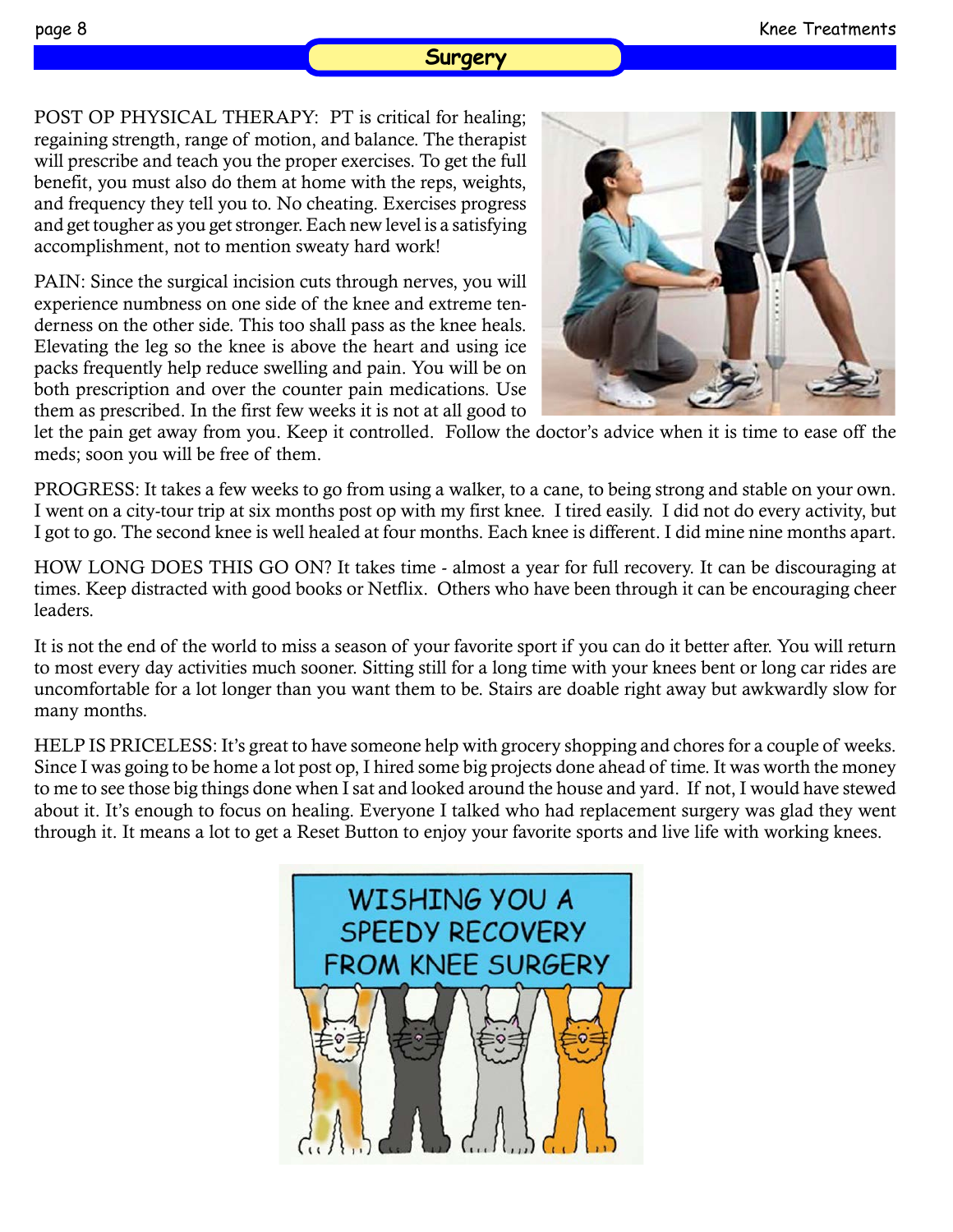#### **Knee Replacement**

# **My Knee Replacement Story**

**by Bob Nesoff**

#### **Reprinted with permission from SeniorsSkiing. com**

Conditioning Makes A Huge Difference To This Skier's Post-Op Experience.

A lifetime of abusing my body never really bothered me until it did. Coming down a blue trail five miles long at Park City, UT, one of my all time favorites because of the killer views, suddenly posed a problem.

My knees were killing me. The pain traveled into my hips and the last three miles of the slope seemed to be as long as a trip around the world. It was never

going to end. My knees seemed to be grinding into each other.

What a new knee looks like when it is all over. Credit: Bob Nesoff

At the base, the skis came off, and I used them as crutches on the way to the lodge. With some help, I made it back to our accommodations and iced my knees. Walking they felt as though the bones were rubbing against each other. Fortunately, this was the last day of the trip, and before the flight home, I called and made an appointment with my orthopedist.

The day after arriving home, he x-rayed my knees and, as I feared, was told my

ski season was over. The bones in the joint were actu- ally rubbing against each other and the only realistic course of action was a replacement. The question then became one knee or both at the same time.

The skier's mind went to work. I'm 80 years old and not getting any younger. The surgery won't be any easier when I'm 81 and why do one at a time and then have to come back and rehab all over again.

With a recommendation from my doctor, I made an appointment with Dr. Gregg Klein of the Hartzband Center for Hip & Knee Replacement, Paramus, NJ. Doing due diligence, I looked them up and found out that they arguably do more knees and hips than any other medical facility in the country. That gave me some comfort.

Meeting Dr, Klein for the first time I was pleasantly surprised to learn that he too was a skier and was able to not only answer my questions, but had an understanding of my special desire with regard to skiing.

"Age is not a problem in knee replacement surgery," Dr. Klein said. As long as the candidate is in relatively good health, there is no adverse problem.

"However," he said with a smile on his face, "you won't

be doing moguls any more. You'll be able to ski more comfortably, but stay away from high impact slopes."

Physical conditioning is one of the most important factors both prior to and following the surgery. Dr. Klein prescribed six weeks of physical therapy, three times weekly, both prior to and following the operation. I added another two days of workout at my home gym. That, I was told later, made the operation and recovery go faster.

> Three hours after the surgery I was up, standing and walking. No great distance, but there was far less pain that I anticipated. That, according to the nurses was due to my pre-op workout regimen.

> After only two nights in the hospital, I was released and the following week a therapist visited daily for two weeks. He called my recovery "absolutely amazing," again due to the workout I had done before surgery.

> The two weeks at home were followed up by six weeks of outpatient physical therapy three times a week. Here I threatened the life of my therapist

when he bent my legs into positions God never intended them to go.

Less than three weeks following surgery, I was walking without a walker. For jaunts outside of the house I used a cane but was able to walk comfortably without one at home. Another couple of weeks and things returned to normal.

There is some debate as to whether holding the prosthesis in place with special cement or using one that adheres to the bone is better for sports such as skiing. The cement holds and heals more quickly. Waiting for the bone to adhere to the replacement will take longer. The opinion appears to be that one is not better than the other.

"If you are a good skier and enjoy the sport," Dr. Klein commented, "keep on doing it."

There are a couple of long scars on my knees but they'll fade with time. I won't be doing moguls or extreme blacks, but I don't care. I'm working out on a regular basis and by the time of the first decent snowfall in the fall of 2019, I'll be waxing my boards and heading for the hills. As a prelude to the ski season, I'm also planning on making a parachute jump this summer. Hey, George H.W. Bush ain't the only one who can do that kind of stuff.